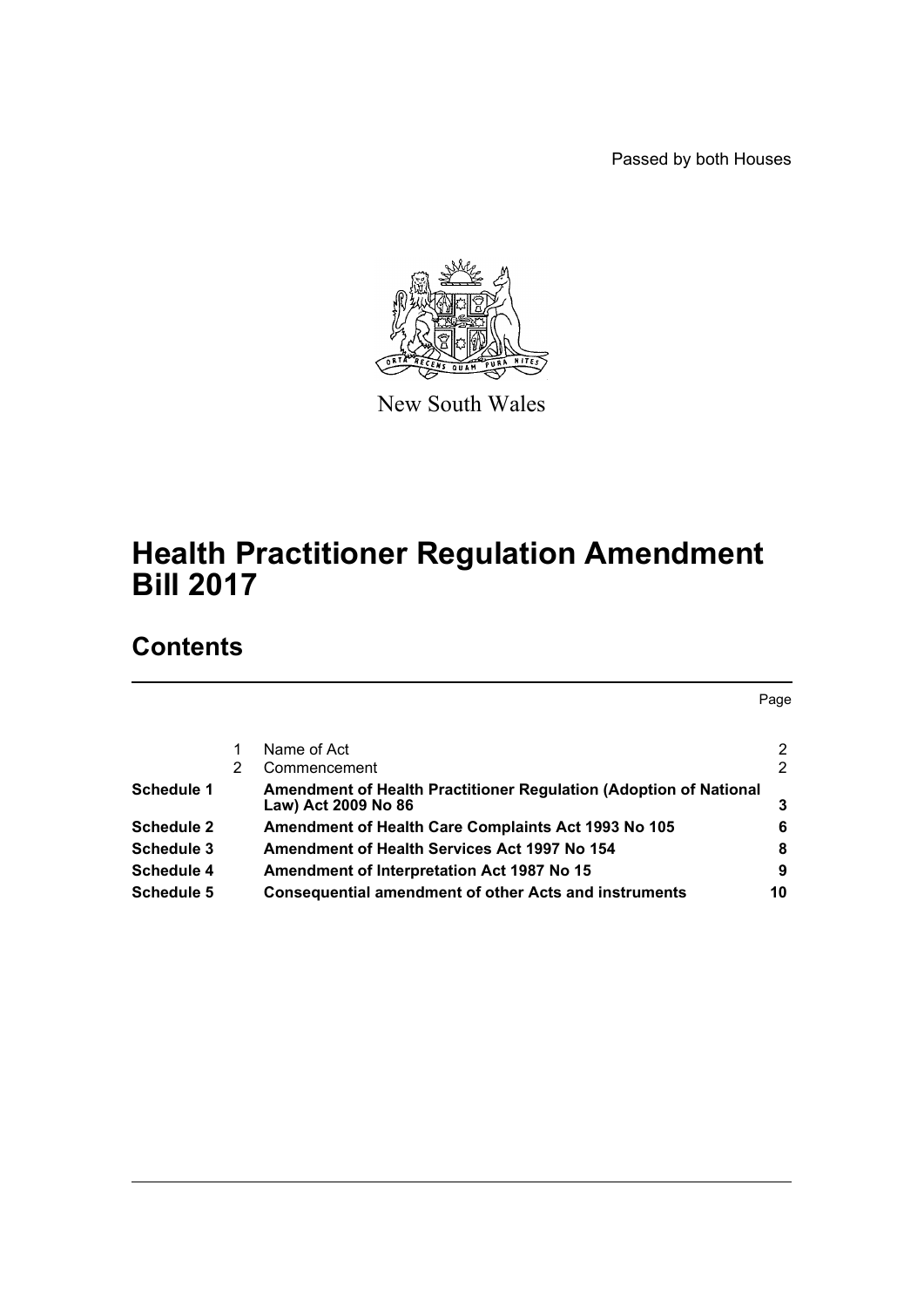*I certify that this PUBLIC BILL, which originated in the LEGISLATIVE COUNCIL, has finally passed the LEGISLATIVE COUNCIL and the LEGISLATIVE ASSEMBLY of NEW SOUTH WALES.*

*Legislative Council 2017* *Clerk of the Parliaments*



New South Wales

# **Health Practitioner Regulation Amendment Bill 2017**

Act No , 2017

An Act to amend the *Health Practitioner Regulation (Adoption of National Law) Act 2009* consequential on changes made to the Health Practitioner Regulation National Law by the *Health Practitioner Regulation National Law and Other Legislation Amendment Act 2017* of Queensland; and for other purposes.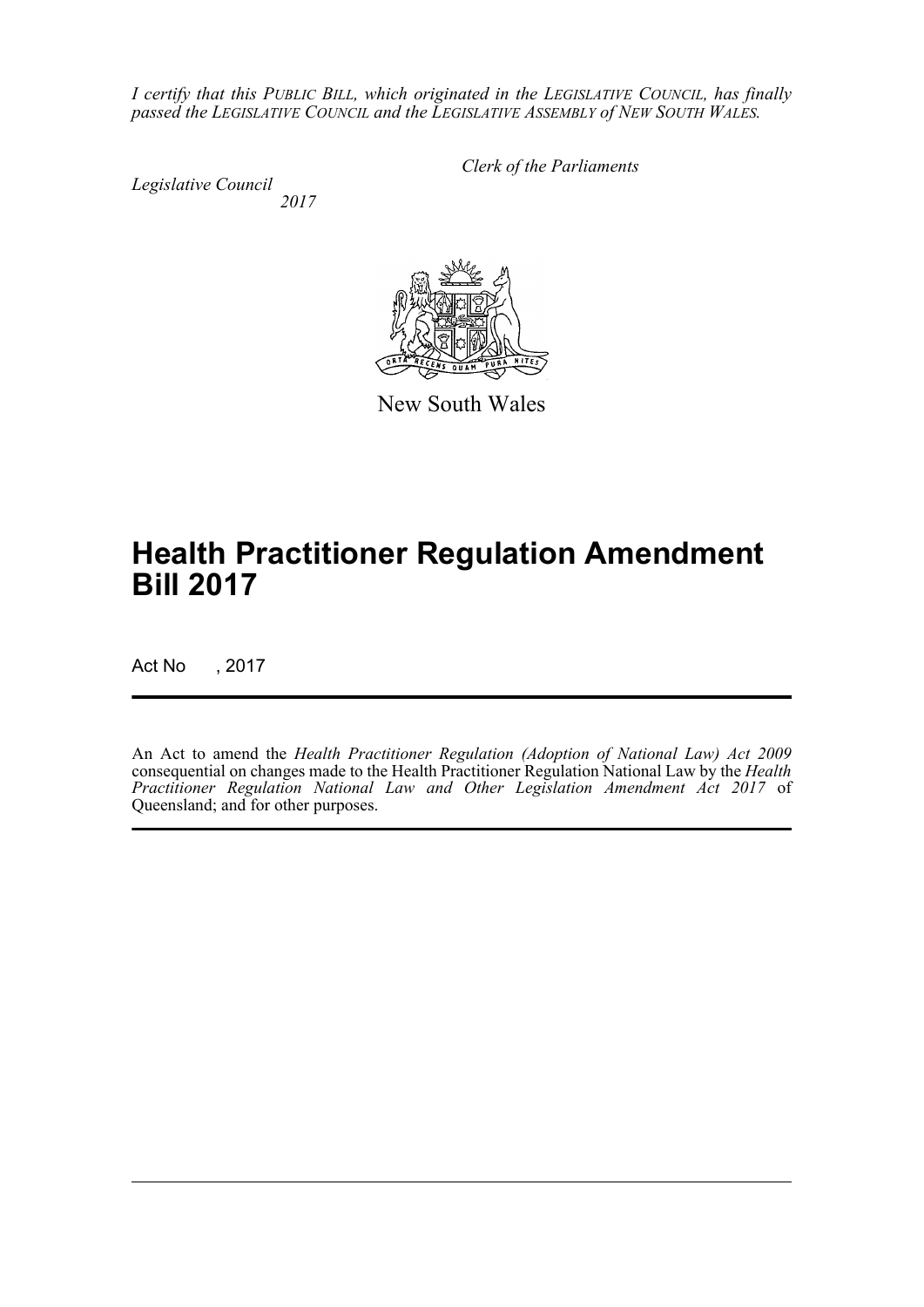# <span id="page-2-0"></span>**The Legislature of New South Wales enacts:**

## **1 Name of Act**

This Act is the *Health Practitioner Regulation Amendment Act 2017*.

## <span id="page-2-1"></span>**2 Commencement**

This Act commences on a day or days to be appointed by proclamation.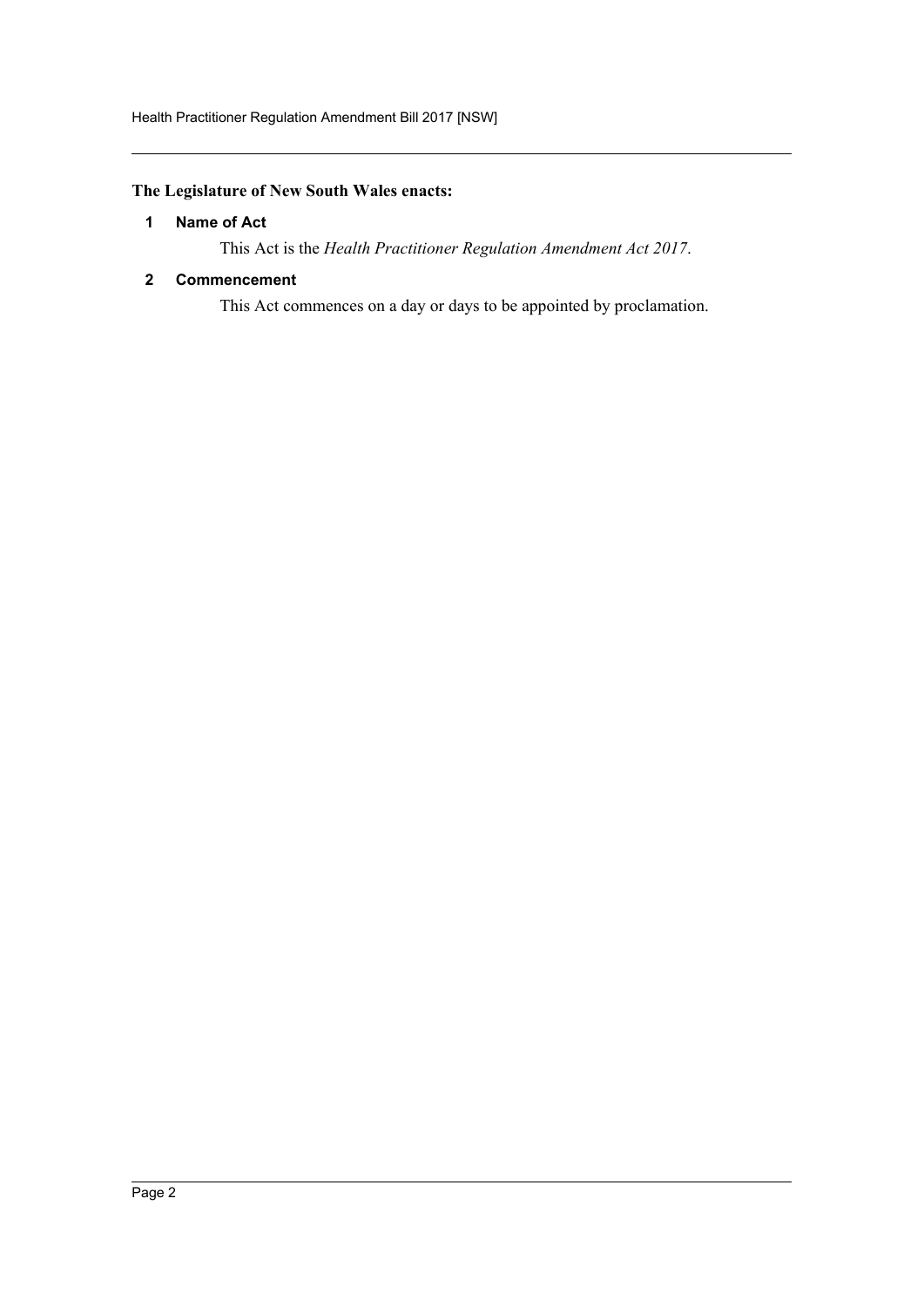# <span id="page-3-0"></span>**Schedule 1 Amendment of Health Practitioner Regulation (Adoption of National Law) Act 2009 No 86**

#### **[1] Schedule 1 Modification of Health Practitioner Regulation National Law**

Insert "*prohibition order*," after "*professional misconduct*," in item [1].

## **[2] Schedule 1 [2]**

Insert in alphabetical order: *prohibition order* **Note.** This definition is not applicable to New South Wales.

## **[3] Schedule 1 [8], section 41B (1)**

Insert in alphabetical order in the Table to the subsection:

Paramedicine Council of New South Wales **parameticine** 

#### **[4] Schedule 1 [10A]**

Insert after Schedule 1 [10]:

#### **[10A] Section 127AA**

Insert after section 127A:

#### **127AA Council to be review body for purposes of section 127A [NSW]**

- (1) The Council for the health profession in which the relevant practitioner or student is registered is declared to be the review body for the purposes of section 127A.
- (2) A Council, in deciding a matter referred to it under section 127A, must do so in accordance with this section.
- (3) A Council may inquire into and decide the matter on its own motion or on the application of the relevant practitioner or student.
- (4) An application may not be made—
	- (a) while the terms of the condition or undertaking provide that an application for review may not be made; or
	- (b) while an appeal to the Tribunal or the Supreme Court in respect of the same matter is pending.
- (5) A Council, following its inquiry into a matter, may do any of the following—
	- (a) in the case of an inquiry initiated by an application, dismiss the application;
	- (b) in the case of an inquiry initiated by the Council, decide to do nothing;
	- (c) in the case of an inquiry in relation to an undertaking, decide to revoke the undertaking or revoke the undertaking and impose a condition on similar or different terms as the undertaking;
	- (d) in the case of an inquiry in relation to a condition, decide to remove the condition, change the condition or remove the condition and impose a new condition.

**Note.** This section is an additional New South Wales provision.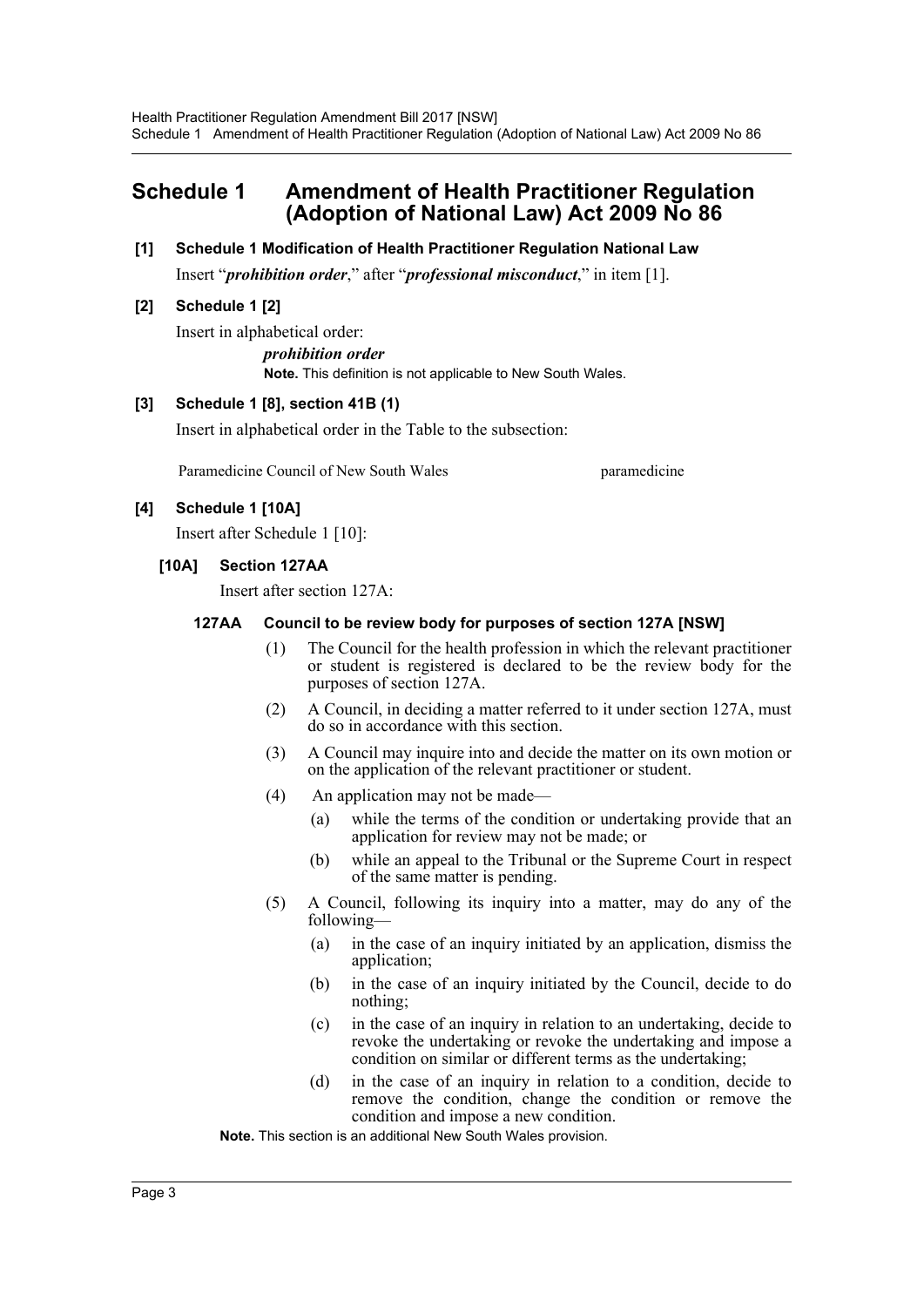#### **[5] Schedule 1 [15], section 159 (1) (b)**

Insert "section 127AA or" after "under".

## **[6] Schedule 1 [15], section 163A (4)**

Omit "Court." from paragraph (e) of the definition of *decision-making entity*.

Insert instead:

Court;

(f) a review body in New South Wales, when deciding a matter under section 127A.

#### **[7] Schedule 1 [15], section 176B**

Omit the section. Insert instead:

#### **176B National Board to give notice to registered health practitioner's employer and other entities [NSW]**

- (1) This section applies if—
	- (a) a National Board—
		- (i) decides to take health, conduct or performance action against a registered health practitioner; or
		- (ii) receives notice from an adjudication body that the adjudication body has decided to take health, conduct or performance action against a registered health practitioner; or
		- (iii) receives notice from a co-regulatory authority that an adjudication body in the co-regulatory jurisdiction has decided to take health, conduct or performance action against a registered health practitioner; and
		- (b) the National Board has been given practice information under section 132 or becomes aware of practice information it should have been given under that section.
- (2) The National Board, as soon as practicable after making the decision or receiving the notice—
	- (a) if the practice information given to the Board, or of which the Board becomes aware, is information referred to in paragraph (a) of the definition of *practice information* in section 132 (4) and includes the names of other registered health practitioners—may give written notice to each of those practitioners of the decision to take health, conduct or performance action against the registered health practitioner; or
	- (b) if the practice information given to the Board, or of which the Board becomes aware, is information referred to in paragraph (c) or (d) of the definition of *practice information* in section  $132$  (4) and includes the name of an entity—must give written notice to the entity of the decision to take health, conduct or performance action against the registered health practitioner.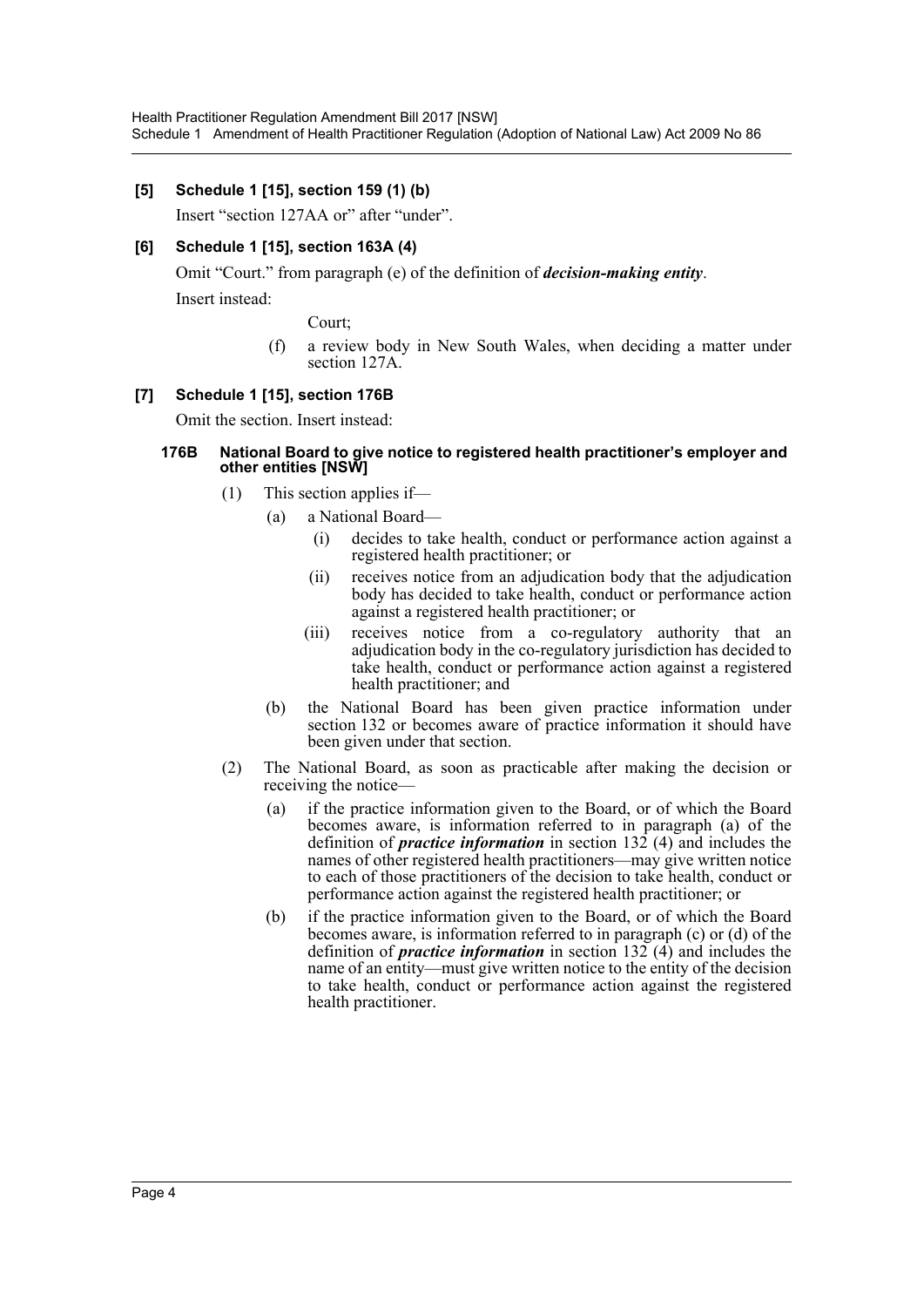## **[8] Schedule 1 [25], Schedule 5A**

Insert after clause 37:

# **Part 8 Provision consequent on enactment of Health Practitioner Regulation Amendment Act 2017 [NSW]**

## **38 Setting of inaugural fee by Secretary for paramedicine [NSW]**

Until such time as the amount of the complaints element for registration fees payable by paramedics is first set in accordance with section 26A of the Law, the Secretary of the Ministry of Health may instead set the amount.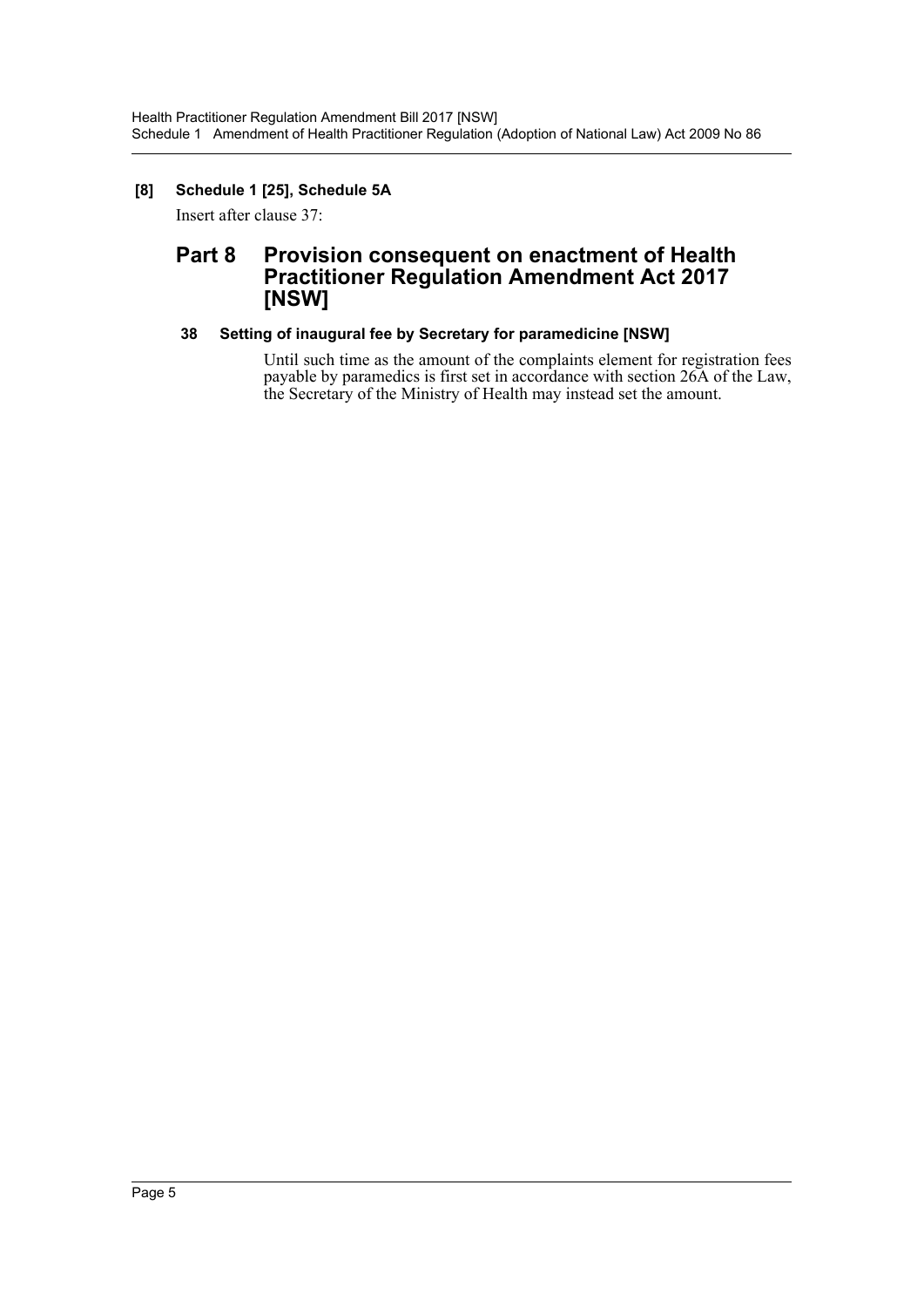# <span id="page-6-0"></span>**Schedule 2 Amendment of Health Care Complaints Act 1993 No 105**

#### **[1] Section 4 Definitions**

Omit the definitions of *chiropractor*, *dental hygienist*, *dental prosthetist*, *dental therapist*, *oral health therapist*, *osteopath*, *professional council* and *registration authority*.

Insert in alphabetical order:

#### *Health Practitioner Regulation National Law* means:

- the Health Practitioner Regulation National Law:
	- (i) as in force from time to time, set out in the Schedule to the *Health Practitioner Regulation National Law Act 2009* of Queensland, and
	- (ii) as it applies (including with any modifications) as a law of New South Wales or another State or Territory, or
- (b) the law of another State or Territory that substantially corresponds to the law referred to in paragraph (a).

*professional council* means, in relation to a health practitioner in a health profession for which a Council is established under section 41B of the *Health Practitioner Regulation National Law (NSW)*, the Council for that health profession.

*registered health practitioner* has the same meaning as in the *Health Practitioner Regulation National Law (NSW)*.

*registration authority* means, in relation to a health practitioner in a health profession for which a National Board (within the meaning of the *Health Practitioner Regulation National Law (NSW)*) is provided—that National Board.

*student* has the same meaning as in the *Health Practitioner Regulation National Law (NSW)*.

#### **[2] Section 10 Notifying professional councils of complaints**

Omit "registered under the Health Practitioner Regulation National Law" from section  $10(1)$ .

Insert instead "a registered health practitioner".

#### **[3] Sections 14 and 22A (1) (b) (i)**

Omit "Health Practitioner Regulation National Law" wherever occurring.

Insert instead "*Health Practitioner Regulation National Law (NSW)*".

#### **[4] Section 30 Expert assistance**

Omit "a person registered under the Health Practitioner Regulation National Law" from section  $3\overline{0}$  (1).

Insert instead "a registered health practitioner".

#### **[5] Section 34 Search warrant**

Omit "registered under the Health Practitioner Regulation National Law" from section  $34(2)$ .

Insert instead "a registered health practitioner or a student".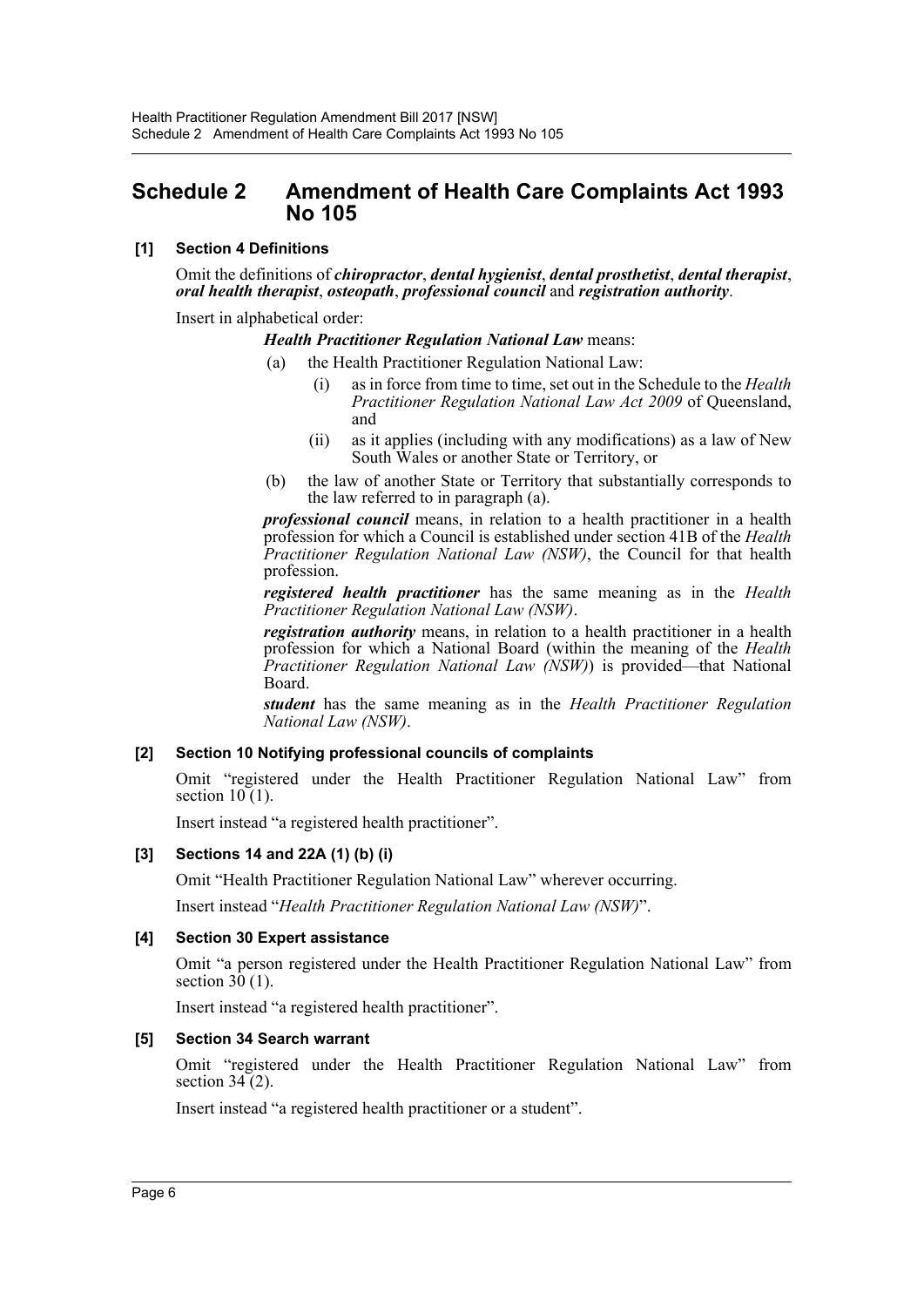#### **[6] Section 41A Prohibition orders and public statements**

Omit "registered under the Health Practitioner Regulation National Law" from section  $41\overline{A}$  (3).

Insert instead "a registered health practitioner".

## **[7] Section 94B**

Omit the section. Insert instead:

#### **94B Publication of information about decisions and de-registered practitioners**

- (1) The Commission must make publicly available a statement of a decision of a tribunal if the statement is provided to it under the *Health Practitioner Regulation National Law (NSW)* and is in respect of a complaint that has been proved or admitted in whole or in part unless the tribunal has ordered otherwise.
- (2) The Commission may disseminate a statement of a decision of a professional council or registration authority provided to it under the Health Practitioner Regulation National Law as it sees fit unless the professional council or registration authority has ordered otherwise.
- (3) The Commission must make publicly available information required to be provided to it about a person whose registration as a registered health practitioner is cancelled or suspended as a result of disciplinary proceedings.
- (4) For the purposes of this section, a person's registration as a registered health practitioner is cancelled if any of the following happen as a result of an action, decision, determination or order of a professional council, registration authority, tribunal or court:
	- (a) the person's registration is cancelled,
	- (b) the person is de-registered,
	- (c) the person's name is removed from, or struck off, a register or a roll,
	- (d) the person's practising certificate is cancelled.

#### **[8] Schedule 4 Savings, transitional and other provisions**

Insert after Part 9:

# **Part 10 Provision consequent on enactment of Health Practitioner Regulation Amendment Act 2017**

#### **24 Paramedics**

Division 6A of Part 2 of this Act continues to apply to a registered paramedic as if the paramedic were not registered but only in respect of a complaint made against the paramedic before the paramedic became a registered paramedic.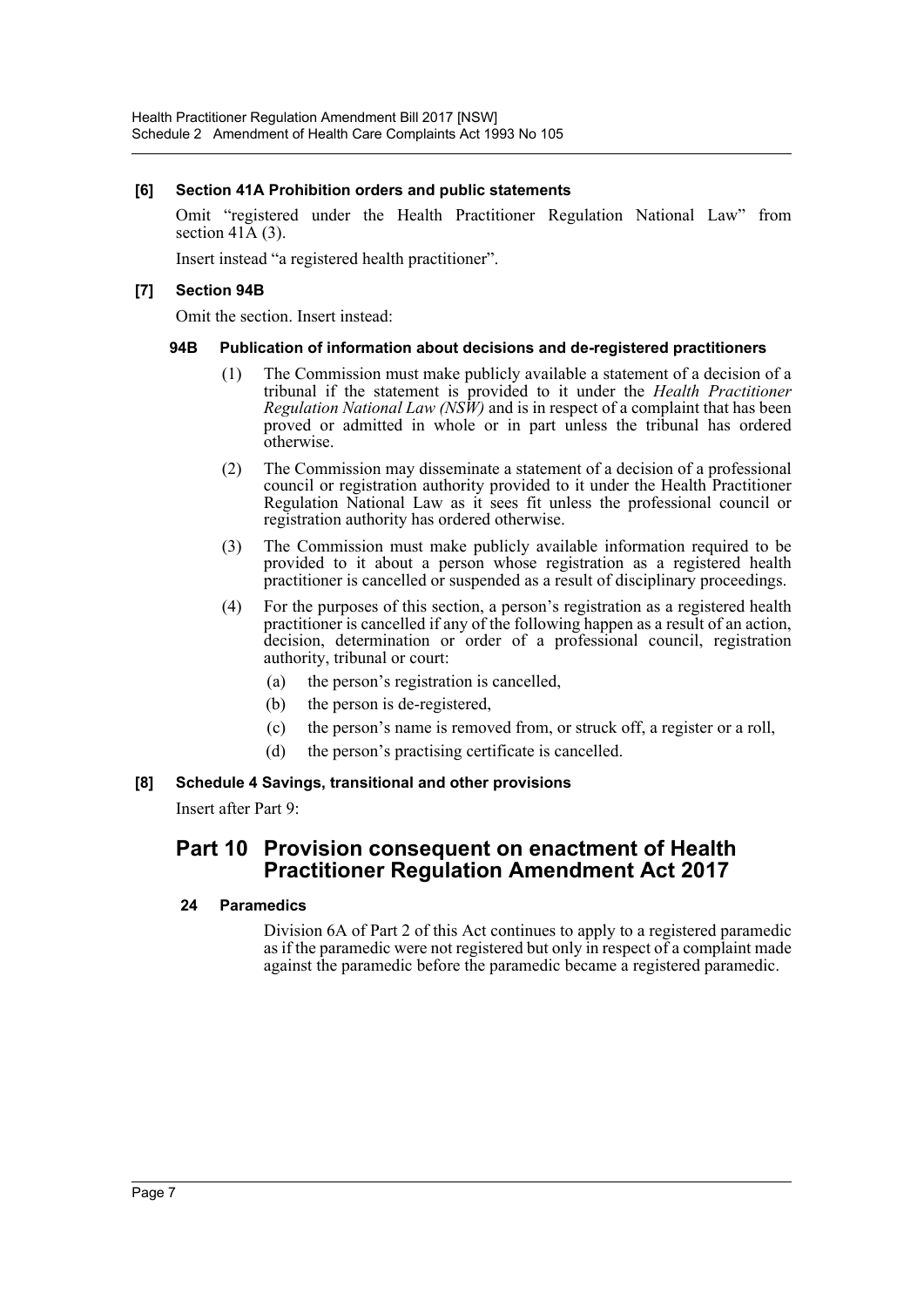# <span id="page-8-0"></span>**Schedule 3 Amendment of Health Services Act 1997 No 154**

## **[1] Chapter 5A Ambulance services**

Omit Part 6A.

# **[2] Section 117 Duty to report certain criminal conduct and disciplinary matters**

Omit "Health Practitioner Regulation National Law" from the note to the section.

Insert instead "*Health Practitioner Regulation National Law (NSW)*".

## **[3] Section 117A**

Omit the section. Insert instead:

#### **117A Duty of chief executive to report certain conduct**

- (1) The chief executive of a public health organisation is to report the conduct of a member of staff of the organisation to a Council established (under section 41B of the *Health Practitioner Regulation National Law (NSW)*) for a health profession if:
	- (a) the member of staff is a health practitioner in that health profession, and
	- (b) the chief executive suspects on reasonable grounds that the conduct may constitute professional misconduct or unsatisfactory professional conduct under that Law.
- (2) For the purposes of this section, the Ambulance Service of NSW is taken to be a public health organisation.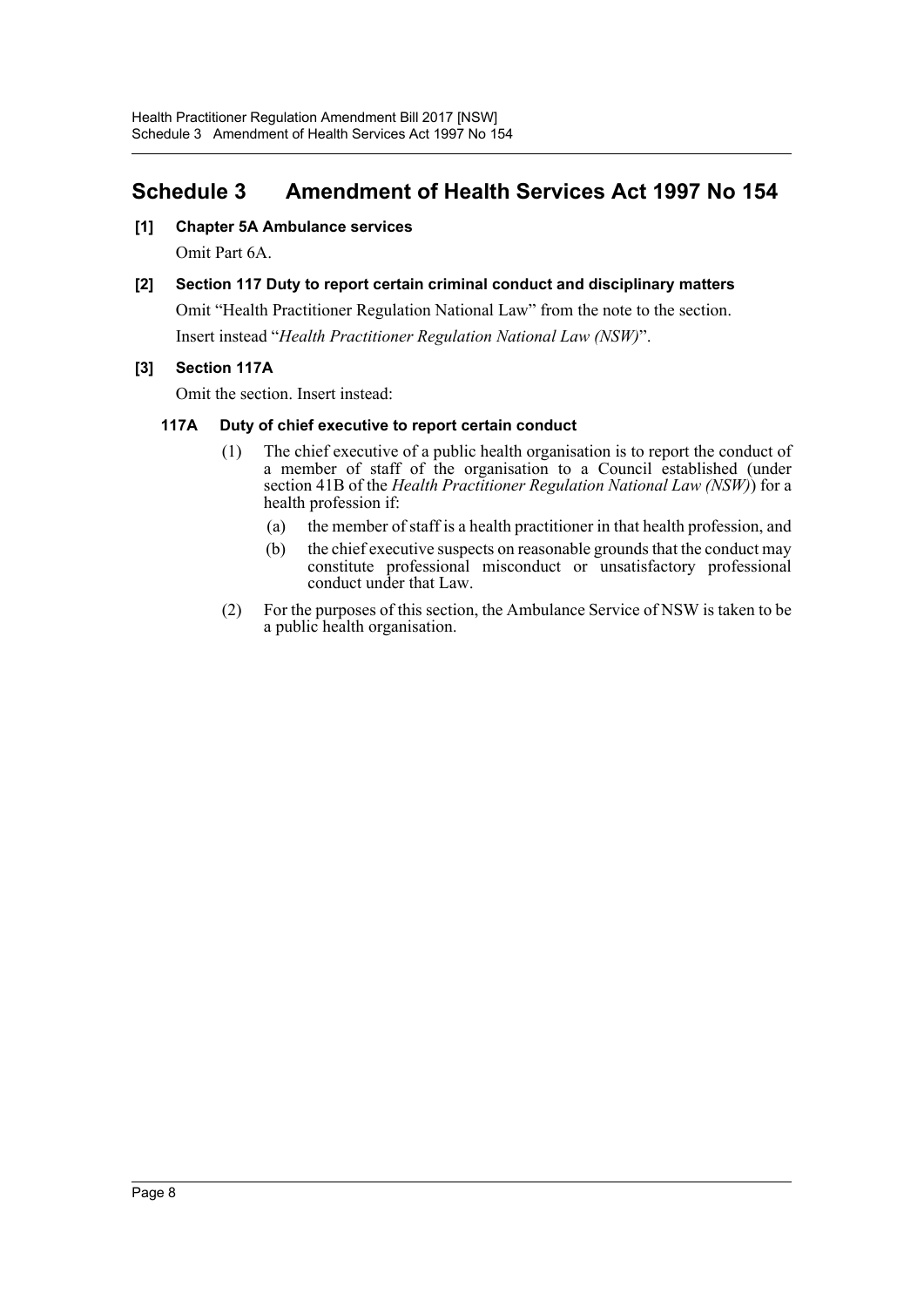# <span id="page-9-0"></span>**Schedule 4 Amendment of Interpretation Act 1987 No 15**

#### **[1] Section 21 Meanings of commonly used words and expressions**

Omit the definitions of *enrolled nurse*, *Health Practitioner Regulation National Law*, *nurse*, *registered dentist* or *dentist*, *registered medical practitioner* or *medical practitioner*, *registered midwife* or *midwife*, *registered nurse*, *registered optometrist* or *optometrist*, *registered pharmacist* or *pharmacist*, *registered physiotherapist* or *physiotherapist*, *registered podiatrist* or *podiatrist* and *registered psychologist* or *psychologist* from section 21 (1).

#### **[2] Section 21D**

Insert after section 21C:

#### **21D References to health practitioners**

- (1) In any Act or instrument, a reference to a named class of health practitioner in a health profession within the meaning of the *Health Practitioner Regulation National Law (NSW)* means a person who, under that Law, is registered (other than as a student) and is authorised to use that name.
- (2) However, if the reference is to a registered nurse this is taken not to include a reference to a person who is registered under that Law as an enrolled nurse.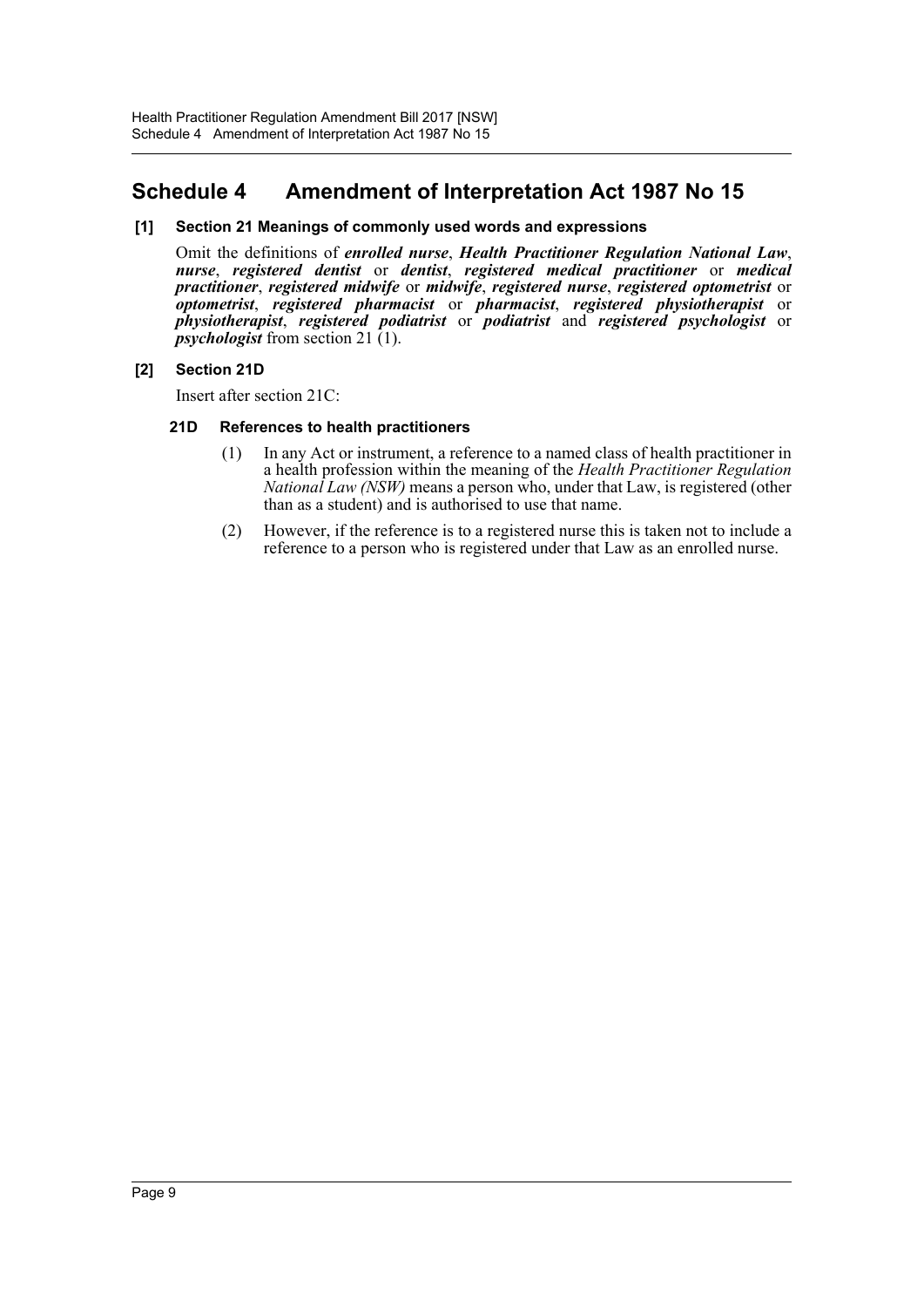# <span id="page-10-0"></span>**Schedule 5 Consequential amendment of other Acts and instruments**

# **5.1 Boarding Houses Regulation 2013**

## **Clause 3 Definitions**

Omit the definition of *nurse practitioner* from clause 3 (1).

# **5.2 Casino Control Regulation 2009**

#### **Schedule 6 Applied provisions of Liquor Act 2007 as modified**

Omit section 6 (1) (c). Insert instead:

(c) the sale of liquor for medicinal purposes by a medical practitioner, nurse practitioner, midwife practitioner or pharmacist,

# **5.3 Child Protection (Working with Children) Regulation 2013**

## **Clause 6 Children's health services**

Omit "a health practitioner registered under" from paragraph (a) of the definition of *health practitioner* in clause 6 (5).

Insert instead "a registered health practitioner within the meaning of".

# **5.4 Children and Young Persons (Care and Protection) Regulation 2012**

# **[1] Clause 8 Prescribed bodies**

Omit clause 8 (2) (a)–(e). Insert instead:

- (a) enrolled nurses and registered nurses,
- (b) medical practitioners,
- (c) midwives,
- (d) psychologists,
- (e) occupational therapists,

## **[2] Clause 8 (2), note**

Omit the note. Insert instead:

**Note.** For the meaning of references in this clause to health practitioners see section 21D of the *Interpretation Act 1987* and the *Health Practitioner Regulation National Law (NSW)*.

# **5.5 Crimes Act 1900 No 40**

## **[1] Section 45 Prohibition of female genital mutilation**

Omit paragraph (a) of the definition of *medical student* in section 45 (7). Insert instead:

(a) a person who is registered as a student within the meaning of the *Health Practitioner Regulation National Law (NSW)* in the medical profession, or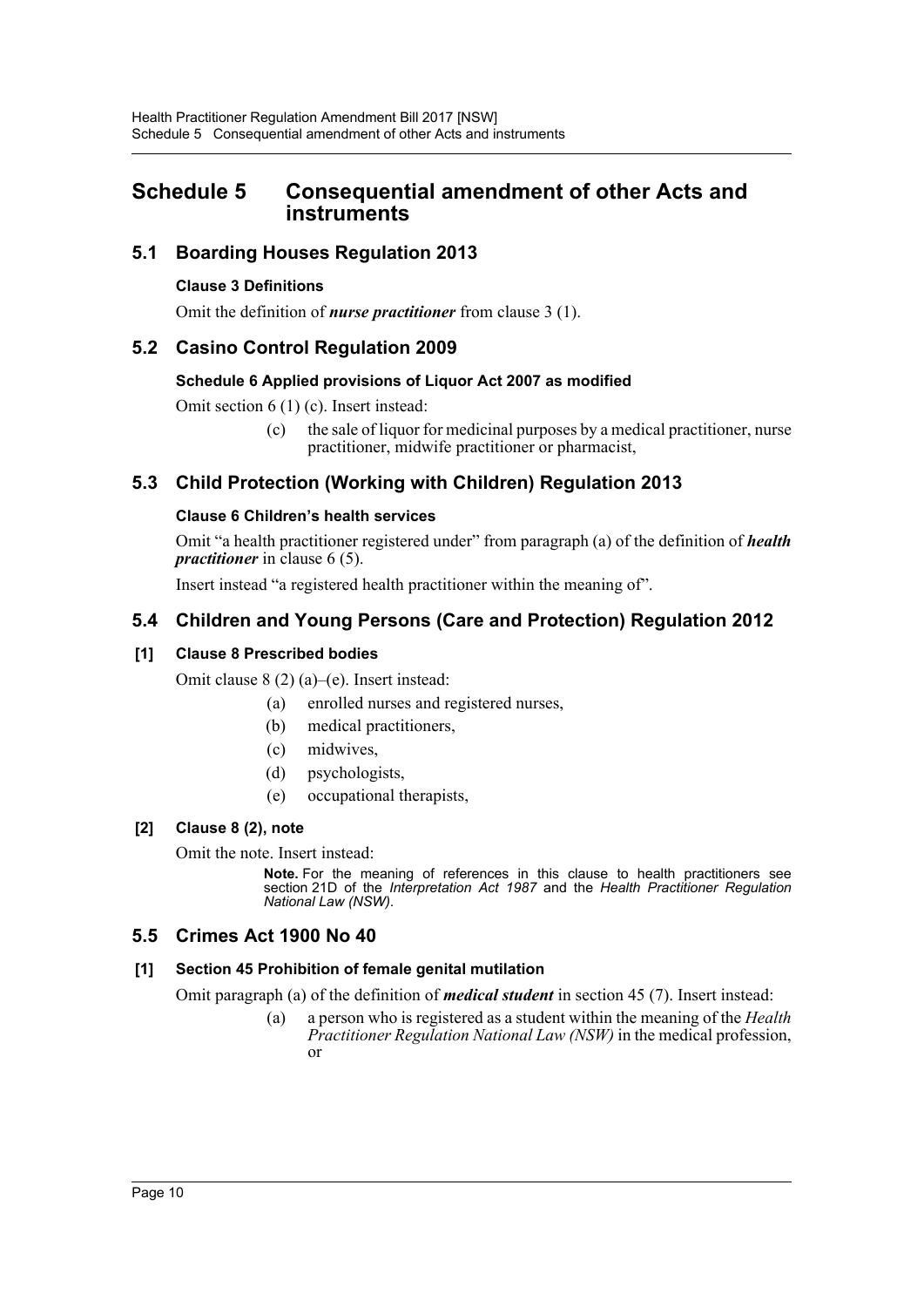## **[2] Section 45 (7), definition of "midwifery student"**

Omit paragraph (a). Insert instead:

(a) a person who is registered as a student within the meaning of the *Health Practitioner Regulation National Law (NSW)* in the midwifery profession, or

#### **[3] Section 428A Definitions**

Omit "a registered nurse whose registration is endorsed under the Health Practitioner Regulation National Law as being qualified to practise as a nurse practitioner, a registered midwife whose registration is endorsed under the Health Practitioner Regulation National Law as being qualified to practise as a midwife practitioner," from paragraph (c) of the definition of *self-induced intoxication*.

Insert instead "nurse practitioner, midwife practitioner".

# **5.6 Crimes (Forensic Procedures) Act 2000 No 59**

#### **Section 3 Interpretation**

Omit the definition of *dental prosthetist* from section 3 (1).

# **5.7 Defamation Act 2005 No 77**

#### **Section 4 Definitions**

Insert in alphabetic order:

#### *Health Practitioner Regulation National Law* means:

- (a) the Health Practitioner Regulation National Law:
	- (i) as in force from time to time, set out in the Schedule to the *Health Practitioner Regulation National Law Act 2009* of Queensland, and
	- (ii) as it applies (including with any modifications) as a law of New South Wales or another State or Territory, or
- (b) the law of another State or Territory that substantially corresponds to the law referred to in paragraph (a).

# **5.8 Drug and Alcohol Treatment Act 2007 No 7**

#### **Section 49 Liability of police officers and health care professionals exercising functions under this Act**

Omit "a person registered under the Health Practitioner Regulation National Law" from section 49 (4).

Insert instead "a registered health practitioner or a student within the meaning of the *Health Practitioner Regulation National Law (NSW)*".

# **5.9 Drug Misuse and Trafficking Act 1985 No 226**

## **Section 3 Definitions**

Omit the definitions of *midwife practitioner* and *nurse practitioner* from section 3 (1).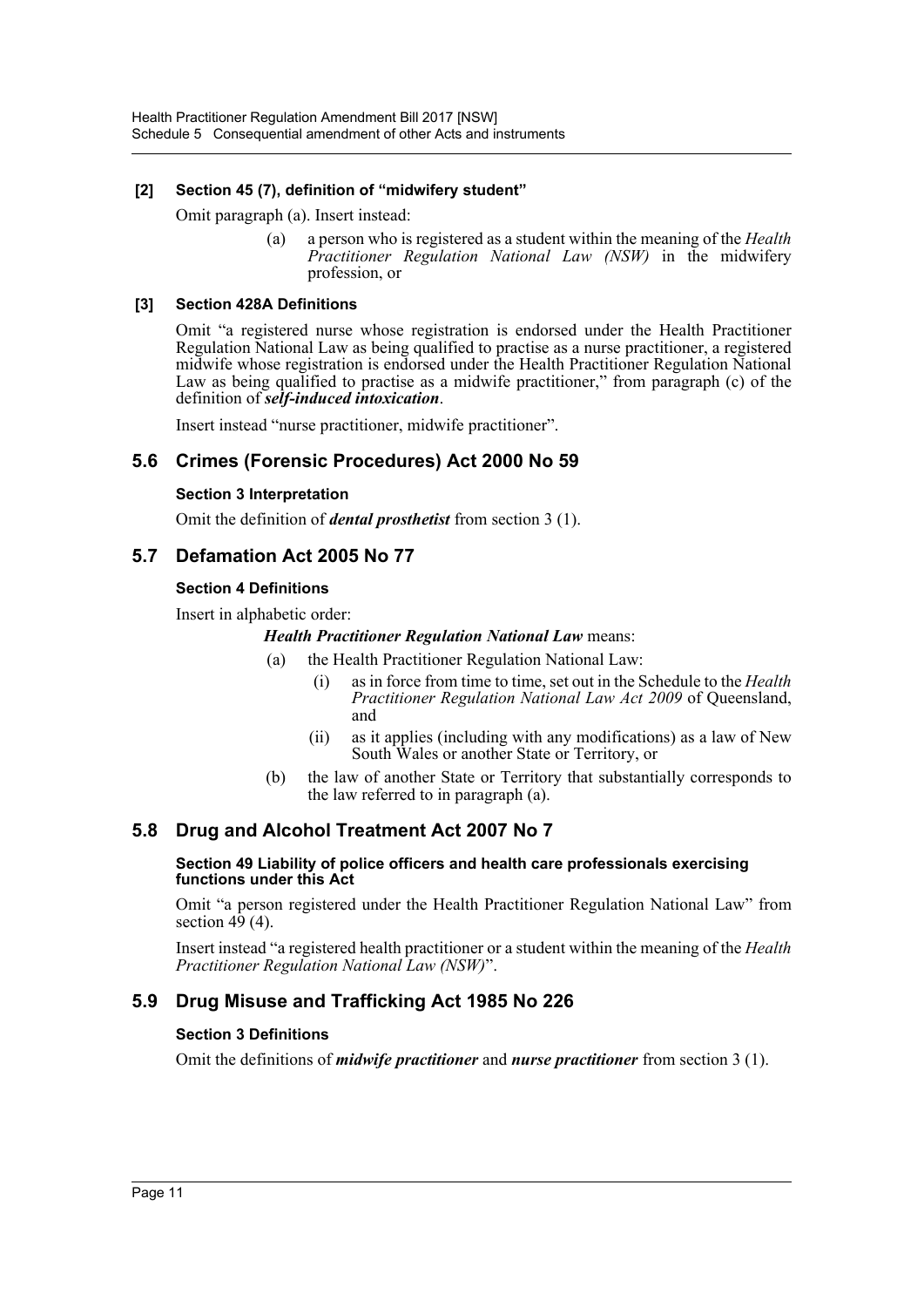# **5.10 Electricity (Consumer Safety) Act 2004 No 4**

## **[1] Section 3 Definitions**

Omit the definition of *health care professional* from section 3 (1).

Insert in alphabetical order:

*registered health practitioner* has the same meaning as it has in the *Health Practitioner Regulation National Law (NSW)*.

## **[2] Section 3 (1), definition of "serious electrical accident"**

Omit "health care professional" from paragraph (b).

Insert instead "registered health practitioner".

#### **[3] Section 38 Arrangements with other public authorities regarding investigable electrical incidents**

Omit "health care professional" from paragraph (b) of the definition of *investigable electrical incident* in section 38 (5).

Insert instead "registered health practitioner".

# **5.11 Electricity Supply Act 1995 No 94**

# **[1] Dictionary**

Omit the definition of *health care professional*.

Insert in alphabetical order:

*registered health practitioner* has the same meaning as it has in the *Health Practitioner Regulation National Law (NSW)*.

## **[2] Dictionary, definition of "serious electricity works accident"**

Omit "health care professional" from paragraph (b).

Insert instead "registered health practitioner".

# **5.12 Gas and Electricity (Consumer Safety) Act 2017 No 15**

## **[1] Section 4 Definitions**

Omit the definition of *health care professional* from section 4 (1).

Insert in alphabetical order:

*registered health practitioner* has the same meaning as it has in the *Health Practitioner Regulation National Law (NSW)*.

## **[2] Section 39 Meanings of "serious electrical accident" and "serious gas accident"**

Omit "health care professional" wherever occurring.

Insert instead "registered health practitioner".

#### **[3] Section 44 Arrangements with other public authorities regarding investigable electrical or gas incidents**

Omit "health care professional" from paragraph (b) of the definition of *investigable electrical or gas incident* in section 44  $(5)$ .

Insert instead "registered health practitioner".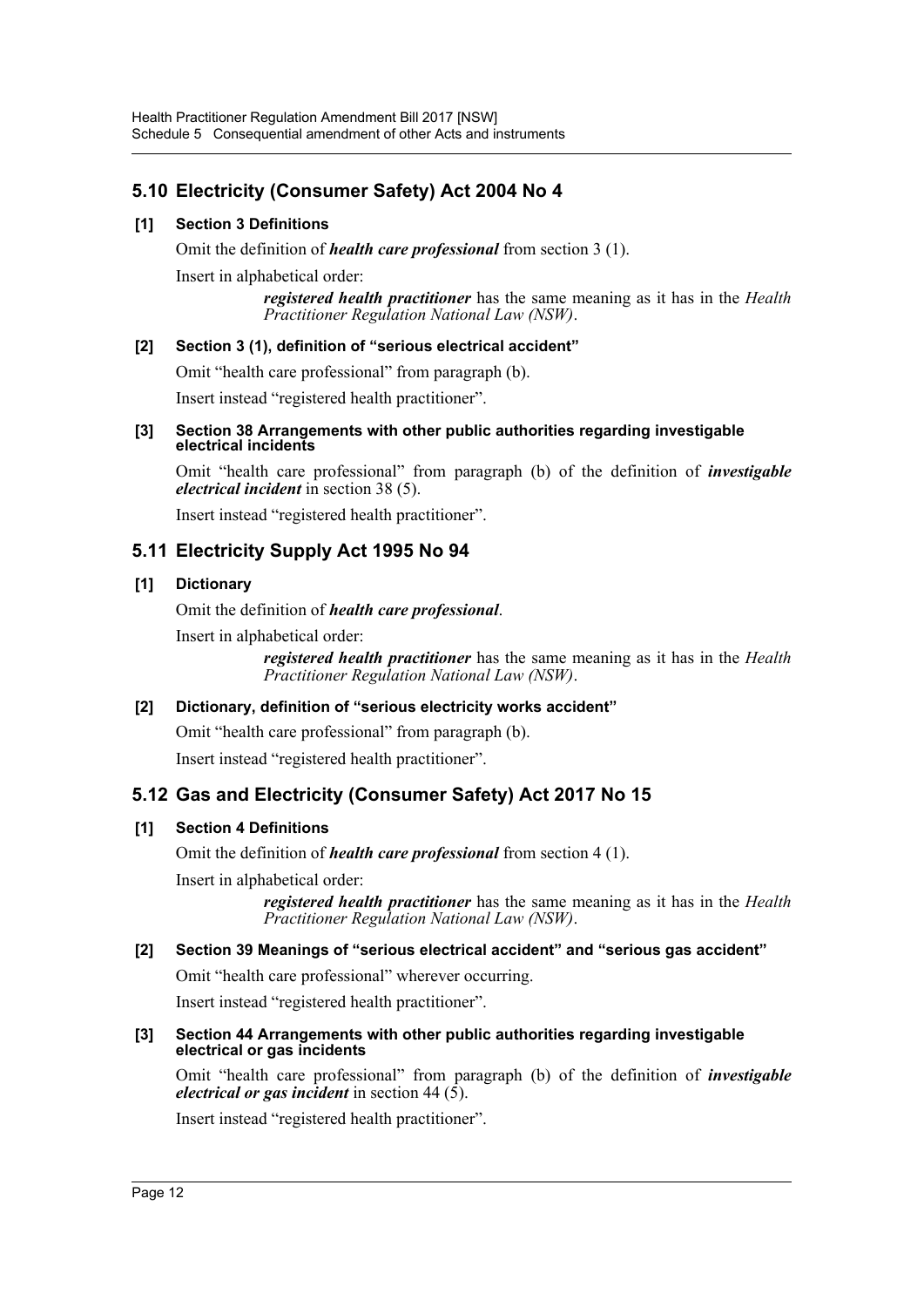# **5.13 Government Information (Public Access) Regulation 2009**

**Schedule 3 Agencies declared to be part of other agencies**

Insert in alphabetical order:

Paramedicine Council of New South Wales Ministry of Health

# **5.14 Health Administration Act 1982 No 135**

## **[1] Section 13A Corporation to manage accounts of health professional councils**

Omit "referred to in Schedule 2A" wherever occurring in section 13A (1) and (3A).

Insert instead "established under section 41B of the *Health Practitioner Regulation National Law (NSW)*".

**[2] Schedule 2A Health professional councils**

Omit the Schedule.

# **5.15 Health Care Liability Act 2001 No 42**

#### **Section 19 Medical practitioners must be covered by approved professional indemnity insurance**

Omit "Health Practitioner Regulation National Law" from section 19 (4). Insert instead "*Health Practitioner Regulation National Law (NSW)*".

# **5.16 Health Professionals (Special Events Exemption) Act 1997 No 90**

## **[1] Section 3 Definitions**

Omit the definitions of *chiropractor*, *dental hygienist*, *dental prosthetist*, *dental therapist*, *oral health therapist* and *osteopath*.

## **[2] Section 9 Conditions on practice by visiting health professionals**

Insert "equivalent" before "local health professional" in section 9 (4).

## **[3] Section 9 (5)**

Omit "registered under the Health Practitioner Regulation National Law".

Insert instead "a registered health practitioner within the meaning of the *Health Practitioner Regulation National Law (NSW)*".

## **[4] Section 11 Exemptions relating to offences**

Omit ", the Health Practitioner Regulation National Law" from section 11 (1).

**[5] Section 11, note and section 12, note** Omit the notes.

## **[6] Section 12 Complaints about visiting health professionals**

Omit "Health Practitioner Regulation National Law" from section 12 (1). Insert instead "*Health Practitioner Regulation National Law (NSW)*".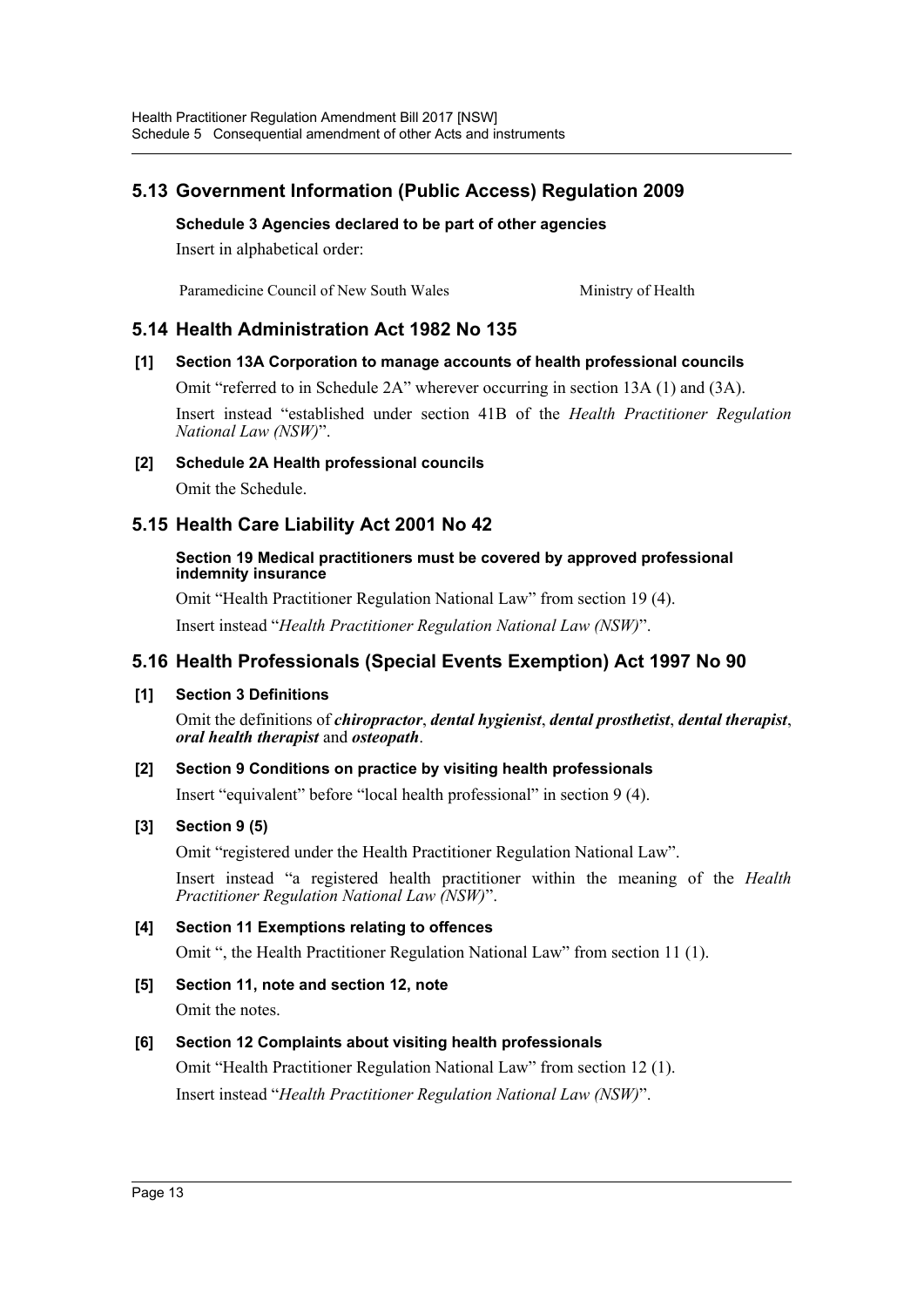## **[7] Section 12 (2)**

Omit "is registered under the Health Practitioner Regulation National Law".

Insert instead "is a registered health practitioner or a student within the meaning of the *Health Practitioner Regulation National Law (NSW)*".

#### **[8] Section 14 Act does not limit the practice of registered health professionals**

Omit "is registered under the Health Practitioner Regulation National Law".

Insert instead "is a registered health practitioner within the meaning of the *Health Practitioner Regulation National Law (NSW)*".

# **5.17 Health Records and Information Privacy Act 2002 No 71**

#### **Section 4 Definitions**

Omit the definitions of *chiropractor* and *osteopath* from section 4 (1).

# **5.18 Health Services Regulation 2013**

#### **Part 4 Ambulance Service**

Omit Division 2A.

# **5.19 Liquor Act 2007 No 90**

## **Section 6 Exemptions from Act**

Omit section 6 (1) (c). Insert instead:

the sale of liquor for medicinal purposes by a medical practitioner, nurse practitioner, midwife practitioner or pharmacist,

# **5.20 Mental Health Act 2007 No 8**

#### **Section 191 Liability of certain persons exercising functions under this Act or the Mental Health (Forensic Provisions) Act 1990**

Omit "a person registered under the Health Practitioner Regulation National Law" from section  $1\overline{9}1$  (4).

Insert instead "a registered health practitioner or a student within the meaning of the *Health Practitioner Regulation National Law (NSW)*".

# **5.21 Mental Health Regulation 2013**

#### **Clause 17 Additional qualified persons**

Omit clause 17 (c). Insert instead:

(c) the person is an occupational therapist,

## **5.22 Motor Accident Injuries Act 2017 No 10**

#### **Section 7.52 Restriction on health practitioners who may give evidence in court and other dispute resolution proceedings**

Omit "Health Practitioner Regulation National Law" from the definition of *health practitioner* in section 7.52 (4).

Insert instead "*Health Practitioner Regulation National Law (NSW)*".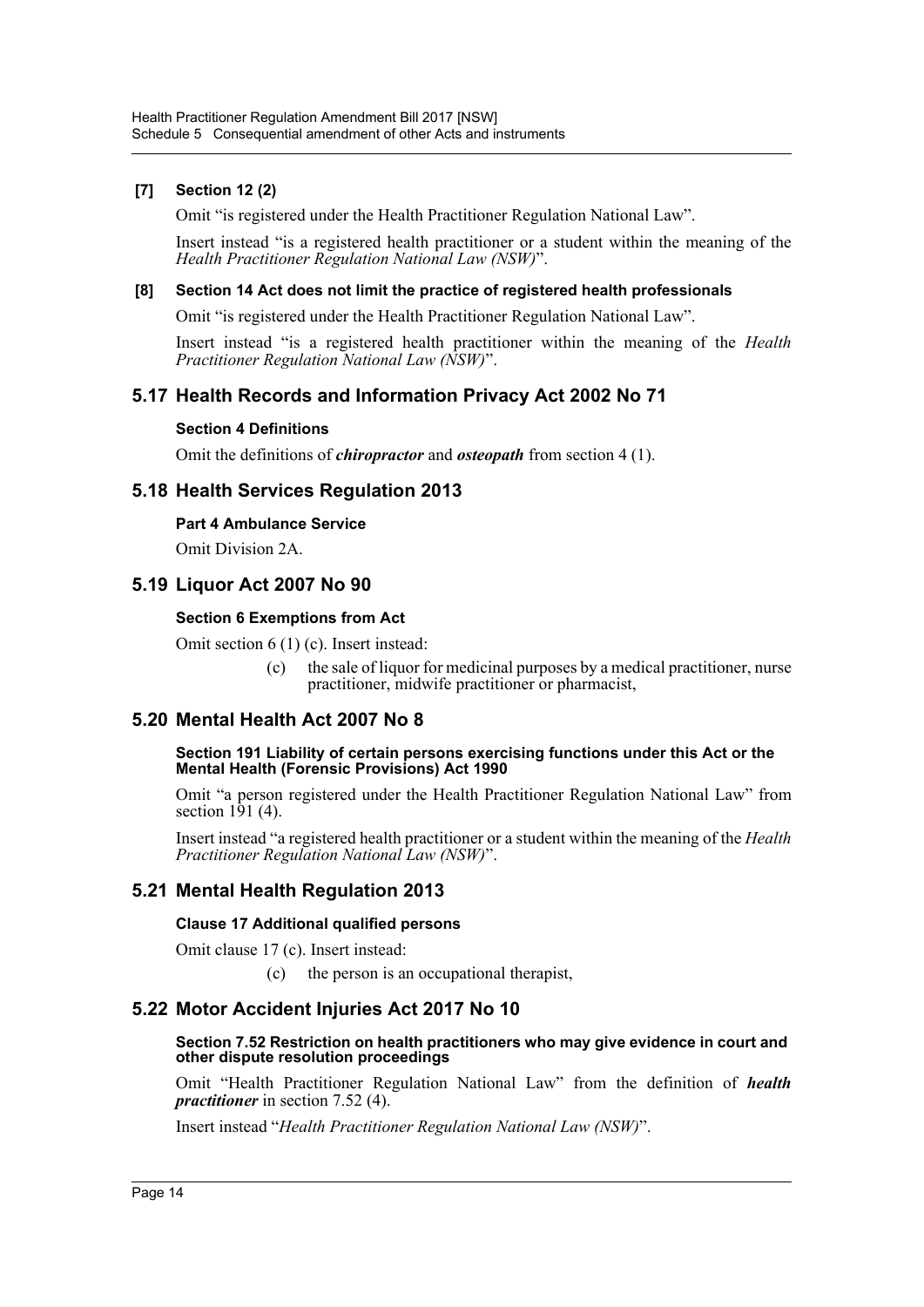# **5.23 Motor Accidents Compensation Regulation 2015**

## **Clause 3 Definitions**

Omit "Health Practitioner Regulation National Law" from the definition of *health practitioner* in clause 3 (1).

Insert instead "*Health Practitioner Regulation National Law (NSW)*".

# **5.24 Poisons and Therapeutic Goods Act 1966 No 31**

#### **[1] Section 4 Interpretation**

Omit the definitions of *midwife practitioner* and *nurse practitioner* from section 4 (1).

#### **[2] Section 17A Authorisation of possession, use, supply or prescription of substances by nurses and midwives**

Omit "is endorsed under section 94 of the Health Practitioner Regulation National Law as being qualified" from section 17A (1) (a).

Insert instead "has an endorsement of a kind referred to in section 94 of the *Health Practitioner Regulation National Law (NSW)* that qualifies the nurse".

#### **[3] Section 17A (2) (a)**

Omit "is endorsed under section 94 of the Health Practitioner Regulation National Law as being qualified".

Insert instead "has an endorsement of a kind referred to in section 94 of the *Health Practitioner Regulation National Law (NSW)* that qualifies the midwife".

#### **[4] Section 17B Authorisation of possession, use, supply or prescription of substances by optometrists**

Omit "is endorsed under section 94 of the Health Practitioner Regulation National Law as being qualified".

Insert instead "has an endorsement of a kind referred to in section 94 of the *Health Practitioner Regulation National Law (NSW)* that qualifies the optometrist".

#### **[5] Section 17C Authorisation of possession, use, supply or prescription of substances by podiatrists**

Omit "is endorsed under section 94 of the Health Practitioner Regulation National Law as being qualified".

Insert instead "has an endorsement of a kind referred to in section 94 of the *Health Practitioner Regulation National Law (NSW)* that qualifies the podiatrist".

## **[6] Section 30AA Power of Medical Committee to obtain information**

Omit "Health Practitioner Regulation National Law" from section 30AA (5).

Insert instead "*Health Practitioner Regulation National Law (NSW)*".

# **5.25 Poisons and Therapeutic Goods Regulation 2008**

#### **Appendix C Persons authorised to possess and use substances**

Omit clauses 4 (2) and 5 (2).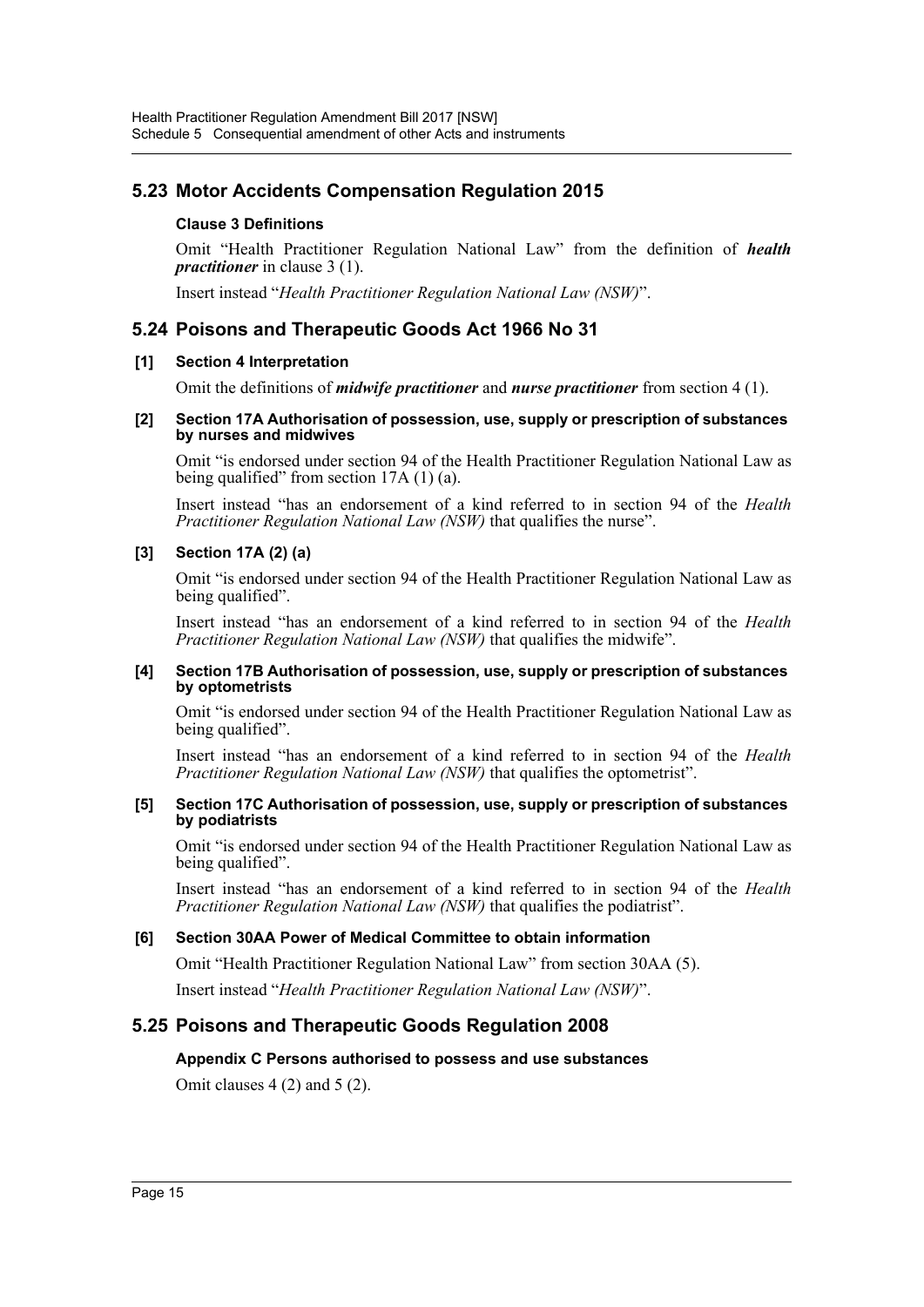# **5.26 Private Health Facilities Act 2007 No 9**

#### **Section 39 Medical advisory committee**

Omit "(each of whom holds general or specialist registration in the medical profession under Part 7 of the Health Practitioner Regulation National Law)" from section 39 (1).

Insert instead "within the meaning of the *Health Practitioner Regulation National Law (NSW)* (each of whom holds general or specialist registration in the medical profession)".

# **5.27 Public Finance and Audit Act 1983 No 152**

#### **Schedule 2 Statutory bodies**

Insert in alphabetical order:

Paramedicine Council of New South Wales

# **5.28 Public Health Act 2010 No 127**

#### **[1] Section 5 Definitions**

Insert in alphabetical order in section 5 (1):

*registered health practitioner* has the same meaning as it has in the *Health Practitioner Regulation National Law (NSW)*.

#### **[2] Section 5 (1), definition of "skin penetration procedure"**

Omit "a health practitioner registered under the Health Practitioner Regulation National Law" from paragraph (a).

Insert instead "a registered health practitioner".

#### **[3] Section 100 Codes of conduct for non-registered health practitioners**

Omit section 100 (1). Insert instead:

- (1) The regulations may prescribe codes of conduct for the provision of health services by:
	- (a) health practitioners who are not registered health practitioners (including de-registered health practitioners within the meaning of Division 3), and
	- (b) registered health practitioners who provide health services that are unrelated to their registration.

#### **[4] Section 101 Definitions**

Omit the definitions of *de-registered health practitioner* and *interstate health registration legislation* from section 101 (1).

Insert in alphabetical order:

*de-registered health practitioner* means a health practitioner whose registration as a health practitioner is cancelled or is suspended under health registration legislation.

*health registration legislation* means the *Health Practitioner Regulation National Law (NSW)* or the law of another State or Territory that provides for the registration of health practitioners and includes any former law of a State or Territory that provided for the registration of health practitioners.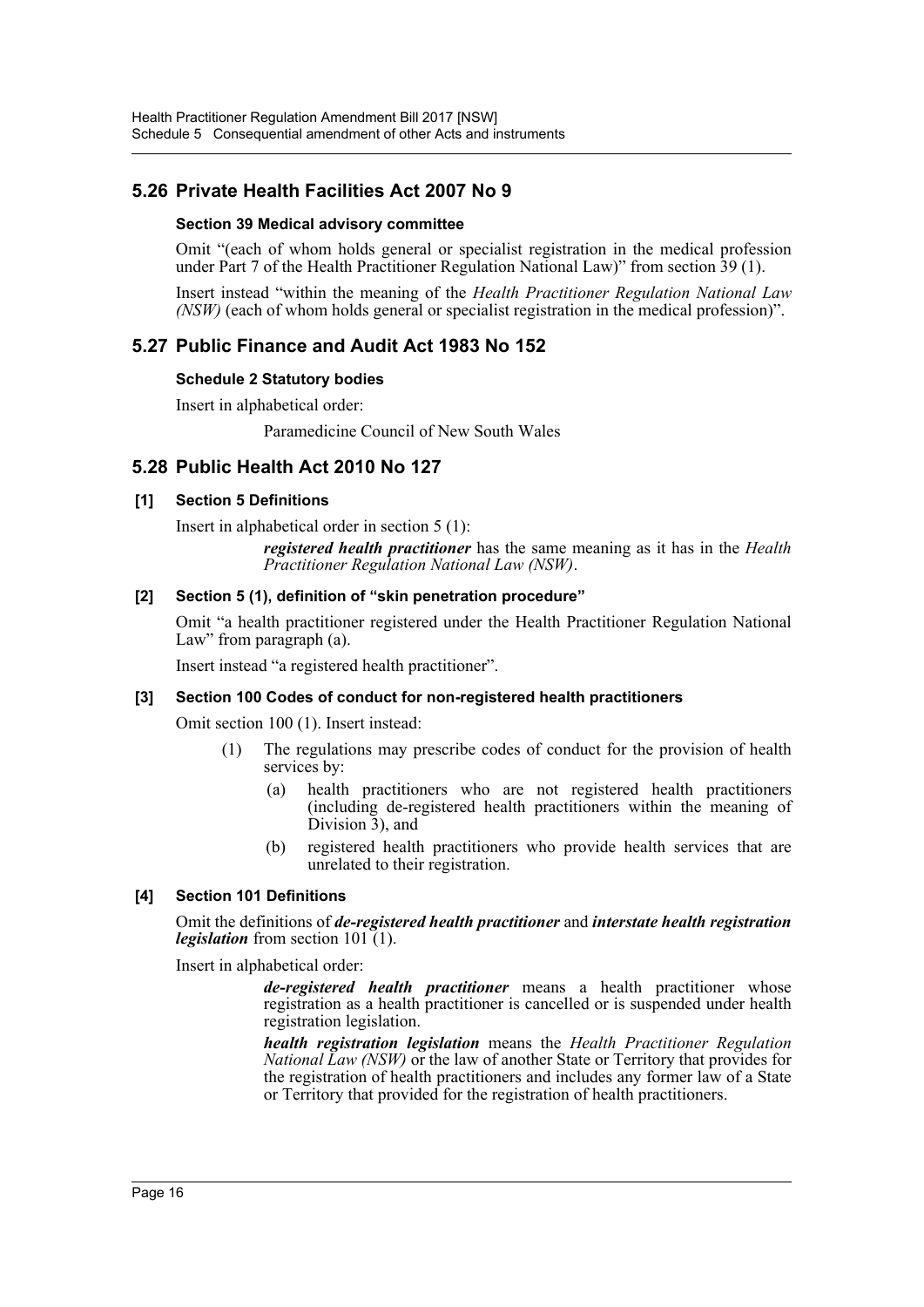## **[5] Section 101 (2)**

## Omit "*the Health Practitioner Regulation National Law or interstate*".

#### **[6] Sections 102 (1) and 103 (1)**

Omit "the Health Practitioner Regulation National Law or interstate" wherever occurring.

# **5.29 Public Health Regulation 2012**

#### **[1] Clause 93A Corresponding interstate prohibition order**

Omit clause 93A (c). Insert instead:

- (c) any order made under section 196 (4) of the Schedule to the *Health Practitioner Regulation National Law Act 2009* of Queensland as it applies as a law of a State or Territory,
- (c1) any order made under section 196 (4) of the Schedule to the *Health Practitioner Regulation National Law (WA) Act 2010* of Western Australia,

#### **[2] Clause 99 Code of conduct for certain health practitioners**

Omit "subject to the scheme for registration under the Health Practitioner Regulation National Law" from clause 99 (a).

Insert instead "registered health practitioners within the meaning of the *Health Practitioner Regulation National Law (NSW)"*.

#### **[3] Clause 99 (b)**

Omit "health practitioners who are registered under the Health Practitioner Regulation National Law for the provision of health services and".

Insert instead "registered health practitioners within the meaning of the *Health Practitioner Regulation National Law (NSW)*".

#### **[4] Schedule 3 Code of conduct**

Omit "subject to the scheme for registration under the Health Practitioner Regulation National Law" from clause 2 (a).

Insert instead "registered health practitioners within the meaning of the *Health Practitioner Regulation National Law (NSW)*".

#### **[5] Schedule 3, clause 2 (b)**

Omit "health practitioners who are registered under the Health Practitioner Regulation National Law for the provision of health services and".

Insert instead "registered health practitioners within the meaning of the *Health Practitioner Regulation National Law (NSW)*".

#### **[6] Schedule 3, clause 6, note**

Omit "a health practitioner registered under the Health Practitioner Regulation National Law" from paragraph (a).

Insert instead "a registered health practitioner".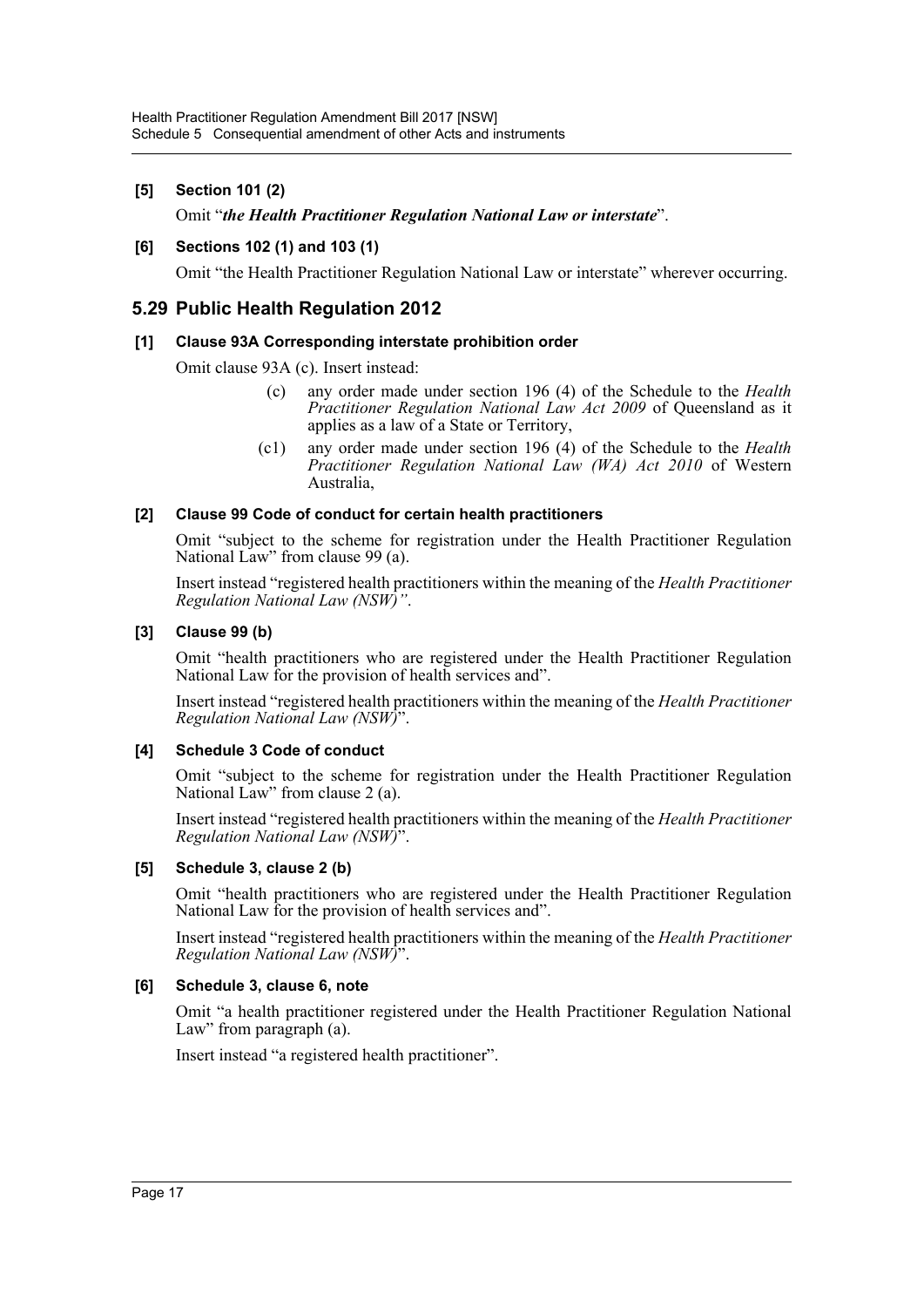## **[7] Schedule 3, clause 18 (1)**

Omit the subclause. Insert instead:

(1) A health practitioner must not sell or supply an optical appliance (other than cosmetic contact lenses) to a person unless he or she does so in accordance with a prescription from a person lawfully authorised to prescribe the optical appliance.

**Note.** See section 122 of the *Health Practitioner Regulation National Law (NSW)* for the persons who can lawfully prescribe optical appliances in New South Wales.

#### **[8] Schedule 3, clause 18 (5), definition of "optical appliance"**

Omit "Health Practitioner Regulation National Law".

Insert instead "*Health Practitioner Regulation National Law (NSW)*".

# **5.30 Radiation Control Regulation 2013**

#### **[1] Clause 11 Exemptions from radiation user licensing requirements for dental profession in relation to use of certain radiation apparatus**

Omit clause 11 (1) (a). Insert instead:

(a) is a dentist, a dental therapist, a dental hygienist or an oral health therapist, and

#### **[2] Clause 11 (2) (a)**

Omit the paragraph. Insert instead:

(a) is a student within the meaning of the *Health Practitioner Regulation National Law (NSW)* in the dental profession, and

# **5.31 Veterinary Practice Act 2003 No 87**

#### **Section 4 Definitions**

Omit "a person registered in a health profession under the Health Practitioner Regulation National Law" from the definition of *health practitioner* in section 4 (1).

Insert instead "a registered health practitioner within the meaning of the *Health Practitioner Regulation National Law (NSW)*".

# **5.32 Victims Rights and Support Regulation 2013**

#### **Clause 4 Definitions**

Omit "who holds general registration under the Health Practitioner Regulation National Law to practise as a psychologist" from the definition of *specialist counsellor*.

Insert instead "who is a psychologist".

# **5.33 Work Health and Safety Act 2011 No 10**

#### **Section 4 Definitions**

Omit "registered under" from the definition of *medical treatment*.

Insert instead "within the meaning of".